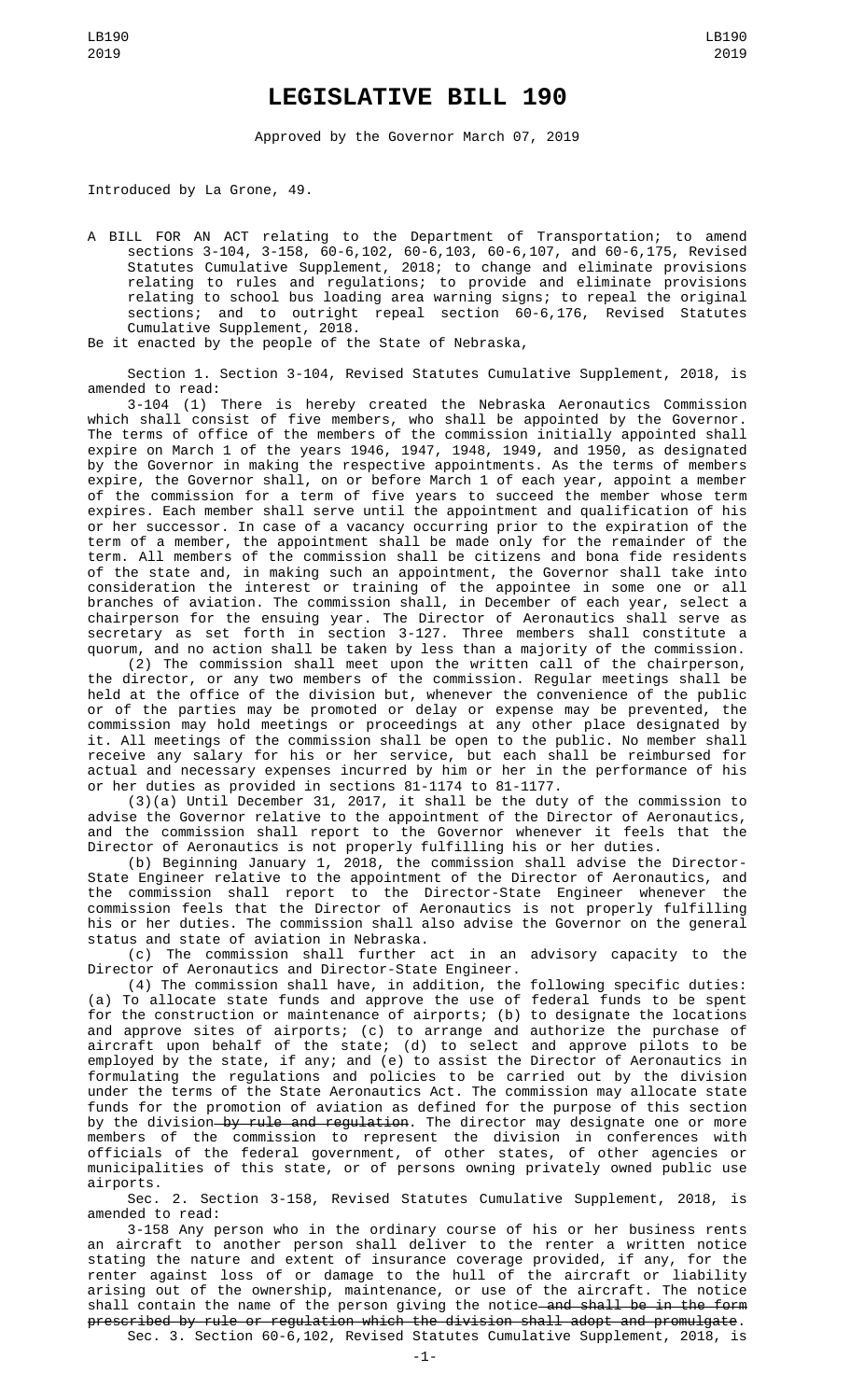LB190 2019

60-6,102 In the case of a driver who dies within four hours after being in a motor vehicle accident, including a motor vehicle accident in which one or more persons in addition to such driver is killed, and of a pedestrian sixteen years of age or older who dies within four hours after being struck by a motor vehicle, the coroner or other official performing the duties of coroner shall examine the body and cause such tests to be made as are necessary to determine the amount of alcohol or drugs in the body of such driver or pedestrian. Such information shall be included in each report submitted pursuant to sections 60-6,101 to 60-6,104 and shall be tabulated on a monthly basis by the Department of Transportation. Such information, including the identity of the deceased and any such amount of alcohol or drugs, shall be public information and may be released or disclosed as provided by in rules and regulations of the department.

Sec. 4. Section 60-6,103, Revised Statutes Cumulative Supplement, 2018, is amended to read:

60-6,103 Any surviving driver or pedestrian sixteen years of age or older who is involved in a motor vehicle accident in which a person is killed shall be requested, if he or she has not otherwise been directed by a peace officer to submit to a chemical test under section 60-6,197, to submit to a chemical test of blood, urine, or breath as the peace officer directs for the purpose of determining the amount of alcohol or drugs in his or her body fluid. The results of such test shall be reported in writing to the Director-State Engineer who shall tabulate such results on a monthly basis. Such information, including the identity of such driver or pedestrian and any such amount of alcohol or drugs, shall be public information and may be released or disclosed as provided <u>by <del>in rules and regulations of</del> the Department of Transportation.</u> The provisions of sections 60-6,199, 60-6,200, and 60-6,202 shall, when applicable, apply to the tests provided for in this section.

Sec. 5. Section 60-6,107, Revised Statutes Cumulative Supplement, 2018, is amended to read:

60-6,107 (1) Except as provided in subsection (2) of this section, the Department of Health and Human Services shall adopt necessary rules and regulations for the administration of the provisions of sections 60-6,101 to 60-6,106.

(2) The Department of Transportation may shall adopt and promulgate rules and regulations which shall provide for the release and disclosure of the results of tests conducted under sections 60-6,102 and 60-6,103.

Sec. 6. Section 60-6,175, Revised Statutes Cumulative Supplement, 2018, is amended to read:

60-6,175 (1) Upon meeting or overtaking, from the front or rear, any school bus on which the yellow warning signal lights are flashing, the driver of a motor vehicle shall reduce the speed of such vehicle to not more than twenty-five miles per hour, shall bring such vehicle to a complete stop when the school bus is stopped, the stop signal arm is extended, and the flashing red signal lights are turned on, and shall remain stopped until the flashing red signal lights are turned off, the stop signal arm is retracted, and the school bus resumes motion. This section shall not apply to approaching traffic in the opposite direction on a divided highway or to approaching traffic when there is displayed a sign as provided in subsection (8) of this section directing traffic to proceed. Any person violating this subsection shall be guilty of a Class IV misdemeanor, shall be fined five hundred dollars, and shall be assessed points on his or her motor vehicle operator's license pursuant to section 60-4,182.

(2) Except as provided in subsection (8) of this section, the driver of any school bus, when stopping to receive or discharge pupils, shall turn on flashing yellow warning signal lights at a distance of not less than three hundred feet when inside the corporate limits of any city or village and not less than five hundred feet nor more than one thousand feet in any area outside the corporate limits of any city or village from the point where such pupils are to be received or discharged from the bus. At the point of receiving or discharging pupils, the bus driver shall bring the school bus to a stop, extend a stop signal arm, and turn on the flashing red signal lights. After receiving or discharging pupils, the bus driver shall turn off the flashing red signal lights, retract the stop signal arm, and then proceed on the route.

(3)(a) Except as provided in subdivision (b) of this subsection, no school bus shall stop to load or unload pupils outside of the corporate limits of any city or village or on any part of the state highway system within the corporate limits of a city or village, unless there is at least four hundred feet of clear vision in each direction of travel.

(b) If four hundred feet of clear vision in each direction of travel is not possible as determined by the school district, a school bus may stop to load or unload pupils if there is proper signage installed indicating that a school bus stop is ahead.

(4) All pupils shall be received and discharged from the right front entrance of every school bus. If such pupils must cross a roadway, the bus driver shall instruct such pupils to cross in front of the school bus and the bus driver shall keep such school bus halted with the flashing red signal lights turned on and the stop signal arm extended until such pupils have reached the opposite side of such roadway.

(5) The driver of a vehicle upon a divided highway need not stop upon meeting or passing a school bus which is on a different roadway or when upon a freeway and such school bus is stopped in a loading zone which is a part of or